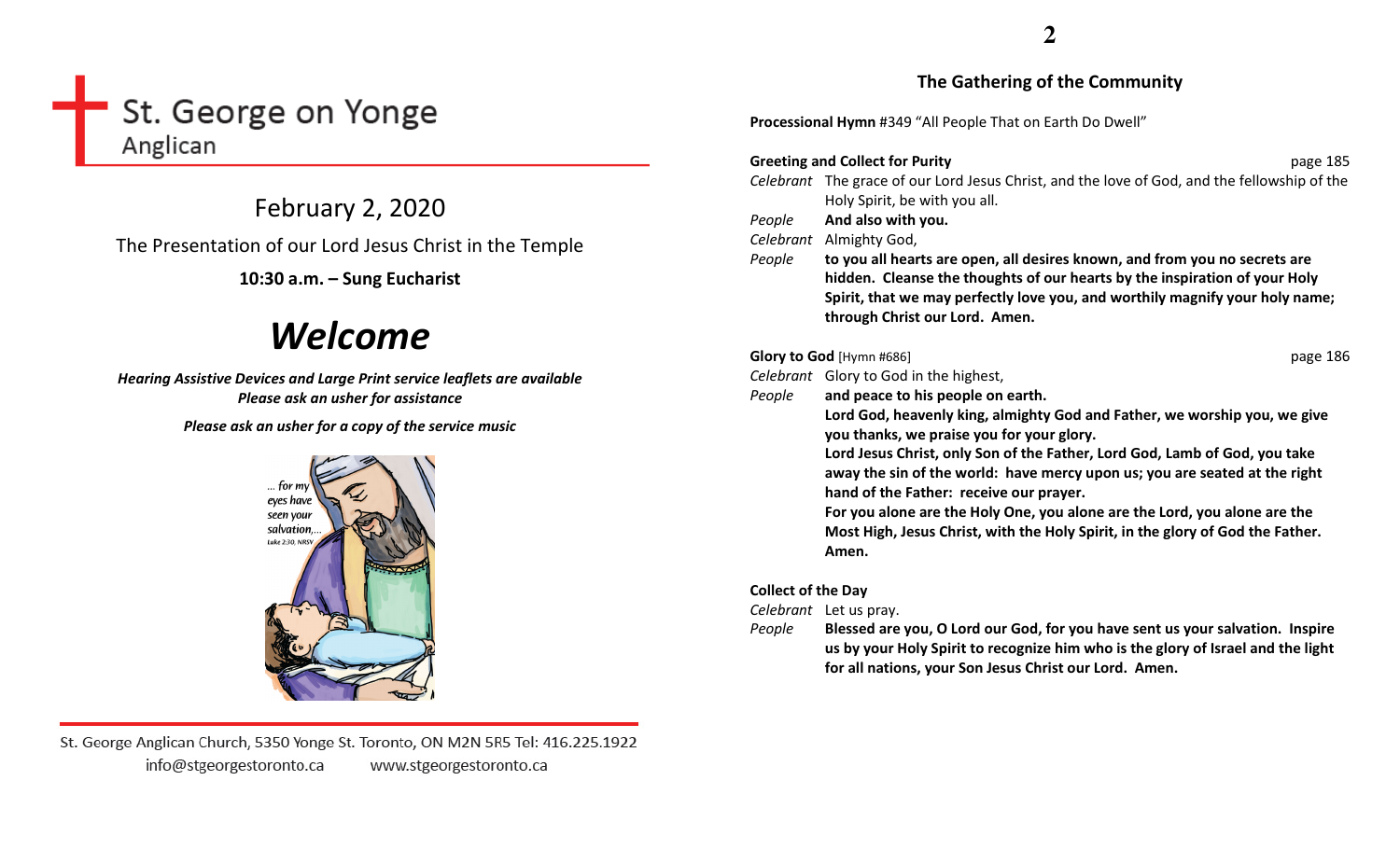# The Proclamation of the Word

First Reading: Malachi 3:1–4

Reader A reading from the Book of Malachi.

 $1$  See, I am sending my messenger to prepare the way before me, and the Lord whom you seek will suddenly come to his temple. The messenger of the covenant in whom you delight—indeed, he is coming, says the Lord of hosts.  $^{2}$  But who can endure the day of his coming, and who can stand when he appears?

For he is like a refiner's fire and like fullers' soap;  $3$  he will sit as a refiner and purifier of silver, and he will purify the descendants of Levi and refine them like gold and silver, until they present offerings to the Lord in righteousness.  $4$ Then the offering of Judah and Jerusalem will be pleasing to the Lord as in the days of old and as in former years.

Reader The Word of the Lord. PeopleThanks be to God.

# Canticle 10 (Luke 2:29–32)

 The Song of Simeon: Nunc DimittisArrangement by Christopher L. Webber

Tune Hymn #14 Tallis's Canon

- 1 Now lettest thou thy servant, Lord, Depart in peace, true to thy word; For mine eyes have at last beheld The Savior whom thou hast prepared
- 2 To be a light for all mankind, Thy people Israel's glory too; Glory to Father, Spirit, Word, Is now and ever shall be due.

# Second Reading: The Contract of the Contract of the May 10 and the Hebrews 2:14–18

Reader A reading from the Letter to the Hebrews.

 $14$  Since, therefore, the children share flesh and blood, he himself likewise shared the same things, so that through death he might destroy the one who has the power of death, that is, the devil,  $^{15}$  and free those who all their lives were held in slavery by the fear of death.  $16$  For it is clear that he did not come to help angels, but the descendants of Abraham.

 $^{17}$ Therefore he had to become like his brothers and sisters in every respect, so that he might

be a merciful and faithful high priest in the service of God, to make a sacrifice of atonement for the sins of the people.  $^{18}$  Because he himself was tested by what he suffered, he is able to help those who are being tested.

Reader The Word of the Lord. PeopleThanks be to God.

Gradual Hymn #715 "Alleluia"

Subdeacon The Lord be with you.

#### PeopleAnd also with you.

Subdeacon The Holy Gospel of our Lord Jesus Christ according to Luke.

PeopleGlory to you, Lord Jesus Christ.

 $22$  When the time came for their purification according to the law of Moses, they brought him up to Jerusalem to present him to the Lord  $^{23}$  (as it is written in the law of the Lord, "Every firstborn male shall be designated as holy to the Lord"),  $24$  and they offered a sacrifice according to what is stated in the law of the Lord, "a pair of turtle-doves or two young pigeons."

**4**

 $^{25}$ Now there was a man in Jerusalem whose name was Simeon; this man was righteous and devout, looking forward to the consolation of Israel, and the Holy Spirit rested on him.  $26$ It had been revealed to him by the Holy Spirit that he would not see death before he had seen the Lord's Messiah.  $^{27}$  Guided by the Spirit, Simeon came into the temple; and when the parents brought in the child Jesus, to do for him what was customary under the law,  $28$  Simeon took him in his arms and praised God, saying,

<sup>29</sup> "Master, now you are dismissing your servant in peace,

according to your word;

 $30$  for my eyes have seen your salvation,

 $31$  which you have prepared in the presence of all peoples,

 $32$  a light for revelation to the Gentiles

and for glory to your people Israel."

 $33$  And the child's father and mother were amazed at what was being said about him.  $34$ Then Simeon blessed them and said to his mother Mary, "This child is destined for the falling and the rising of many in Israel, and to be a sign that will be opposed  $35$  so that the inner thoughts of many will be revealed—and a sword will pierce your own soul too."

 $36$ There was also a prophet, Anna the daughter of Phanuel, of the tribe of Asher. She was of a great age, having lived with her husband for seven years after her marriage,  $\frac{37}{3}$ then as a widow to the age of eighty-four. She never left the temple but worshipped there with fasting and prayer night and day.  $38$  At that moment she came, and began to praise God and to speak about the child to all who were looking for the redemption of Jerusalem.

 $39$  When they had finished everything required by the law of the Lord, they returned to Galilee, to their own town of Nazareth. <sup>40</sup> The child grew and became strong, filled with wisdom; and the favour of God was upon him.

Subdeacon The Gospel of Christ. PeoplePraise to you, Lord Jesus Christ.

Holy Gospel: Luke 2:22–40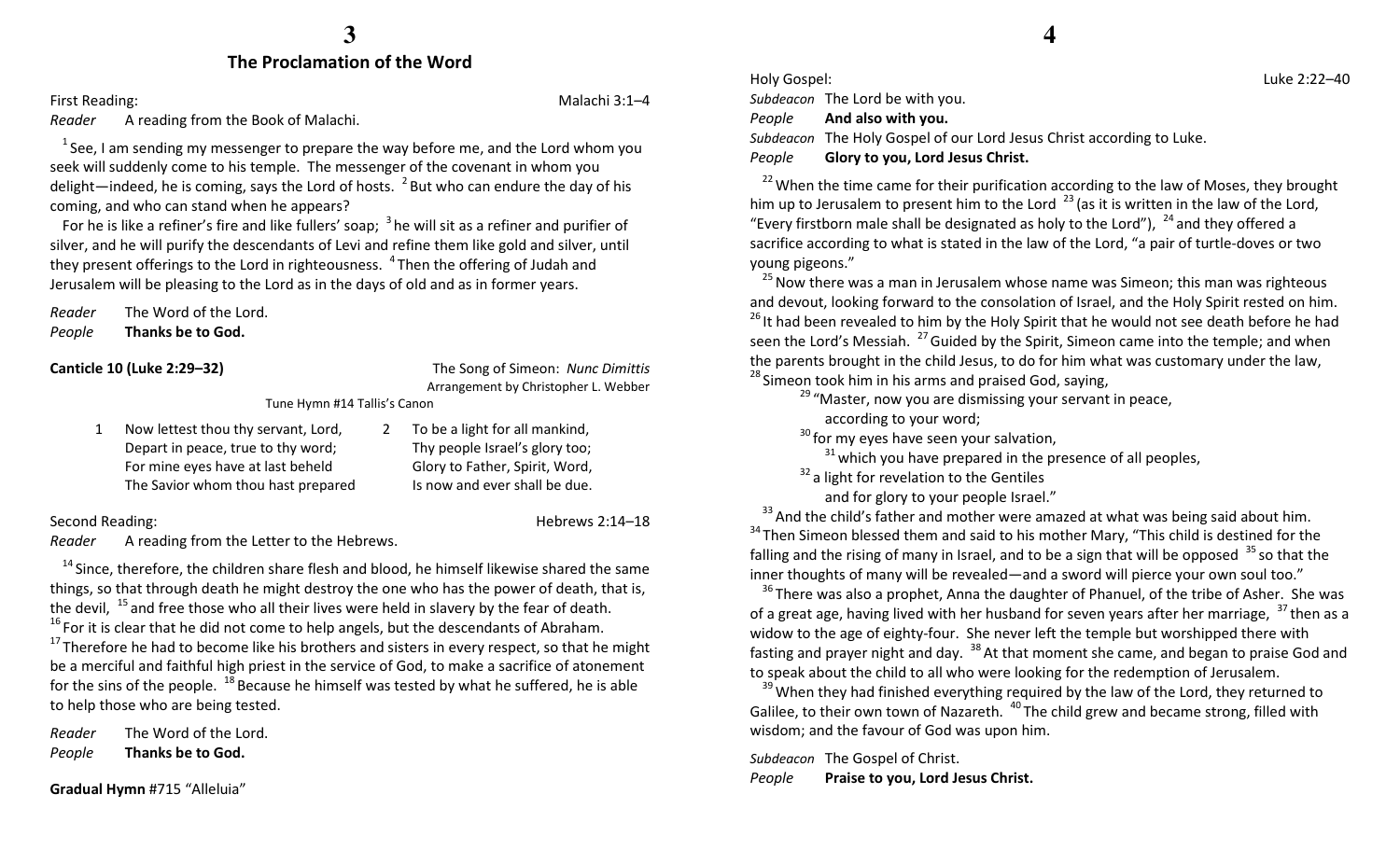**5**

Sermon

A time for silent reflection is kept.

# The Nicene Creed

d by a page 188

Celebrant Let us confess our faith, as we say,

People We believe in one God, the Father, the Almighty, maker of heaven and earth, of all that is, seen and unseen.

> We believe in one Lord, Jesus Christ, the only Son of God, eternally begotten of the Father, God from God, Light from Light, true God from true God, begotten, not made, of one being with the Father. Through him all things were made. For us and for our salvation he came down from heaven: by the power of the Holy Spirit he became incarnate from the Virgin Mary, and was made man. For our sake he was crucified under Pontius Pilate; he suffered death and was buried. On the third day he rose again in accordance with the scriptures; he ascended into heaven and is seated at the right hand of the Father. He will come again in glory to judge the living and the dead, and his kingdom will have no end.

> We believe in the Holy Spirit, the Lord, the giver of life, who proceeds from the Father. With the Father and the Son he is worshipped and glorified. He has spoken through the prophets. We believe in one holy catholic and apostolic Church. We acknowledge one baptism for the forgiveness of sins. We look for the resurrection of the dead, and the life of the world to come. Amen.

### The Prayers of the People

Leader Lord, in your mercy, PeopleHear our prayer.

# Confession and Absolution

page 191

Celebrant Dear friends in Christ, God is steadfast in love and infinite in mercy; he welcomes sinners and invites them to his table. Let us confess our sins, confident in God's forgiveness.

# Silence is kept.

- Celebrant Most merciful God,
- People we confess that we have sinned against you in thought, word, and deed, by what we have done, and by what we have left undone. We have not loved you with our whole heart; we have not loved our neighbours as ourselves.

 We are truly sorry and we humbly repent. For the sake of your Son Jesus Christ, have mercy on us and forgive us, that we may delight in your will, and walk in your ways, to the glory of your name. Amen.

Celebrant Almighty God have mercy upon you, pardon and deliver you from all your sins, confirm and strengthen you in all goodness, and keep you in eternal life; through Jesus Christ our Lord. Amen.

# The Peace

 $p$  and  $p$  and  $p$  are page 192 Celebrant The peace of the Lord be always with you. PeopleAnd also with you.

# The Celebration of the Eucharist

Offertory Hymn #375 "At the Name of Jesus"

# The Prayer over the Gifts

Celebrant Let us pray.

People Almighty God, accept the joyful offering of your Church, and grant that your Son may shine in us as the light that lightens every nation. We ask this in the name of the same Jesus Christ our Lord. Amen.

| <b>Eucharistic Prayer #3</b> |                                                                                                                                                                                                                                                                                                                                                                                   | page 198 |  |
|------------------------------|-----------------------------------------------------------------------------------------------------------------------------------------------------------------------------------------------------------------------------------------------------------------------------------------------------------------------------------------------------------------------------------|----------|--|
|                              | Proper Preface Incarnation<br>page 220                                                                                                                                                                                                                                                                                                                                            |          |  |
|                              | Celebrant The Lord be with you.                                                                                                                                                                                                                                                                                                                                                   |          |  |
| People                       | And also with you.                                                                                                                                                                                                                                                                                                                                                                |          |  |
|                              | Celebrant Lift up your hearts.                                                                                                                                                                                                                                                                                                                                                    |          |  |
| People                       | We lift them to the Lord.                                                                                                                                                                                                                                                                                                                                                         |          |  |
|                              | Celebrant Let us give thanks to the Lord our God.                                                                                                                                                                                                                                                                                                                                 |          |  |
| People                       | It is right to give our thanks and praise.                                                                                                                                                                                                                                                                                                                                        |          |  |
| Celebrant                    | Blessed are you, gracious God, creator of heaven and earth, because in the<br>mystery of the Word made flesh you have caused a new light to shine in our<br>hearts, to give knowledge of salvation in the face of your Son Jesus Christ our<br>Lord.<br>Now with angels and archangels and the whole company of heaven, we lift our<br>voices to proclaim the glory of your name. |          |  |
| People                       | Holy, holy, holy Lord, God of power and might, heaven and earth are full of                                                                                                                                                                                                                                                                                                       |          |  |
| Arranged by                  | your glory. Hosanna in the highest.                                                                                                                                                                                                                                                                                                                                               |          |  |
| Michael Leach                | Blessed is he who comes in the name of the Lord. Hosanna in the highest.                                                                                                                                                                                                                                                                                                          |          |  |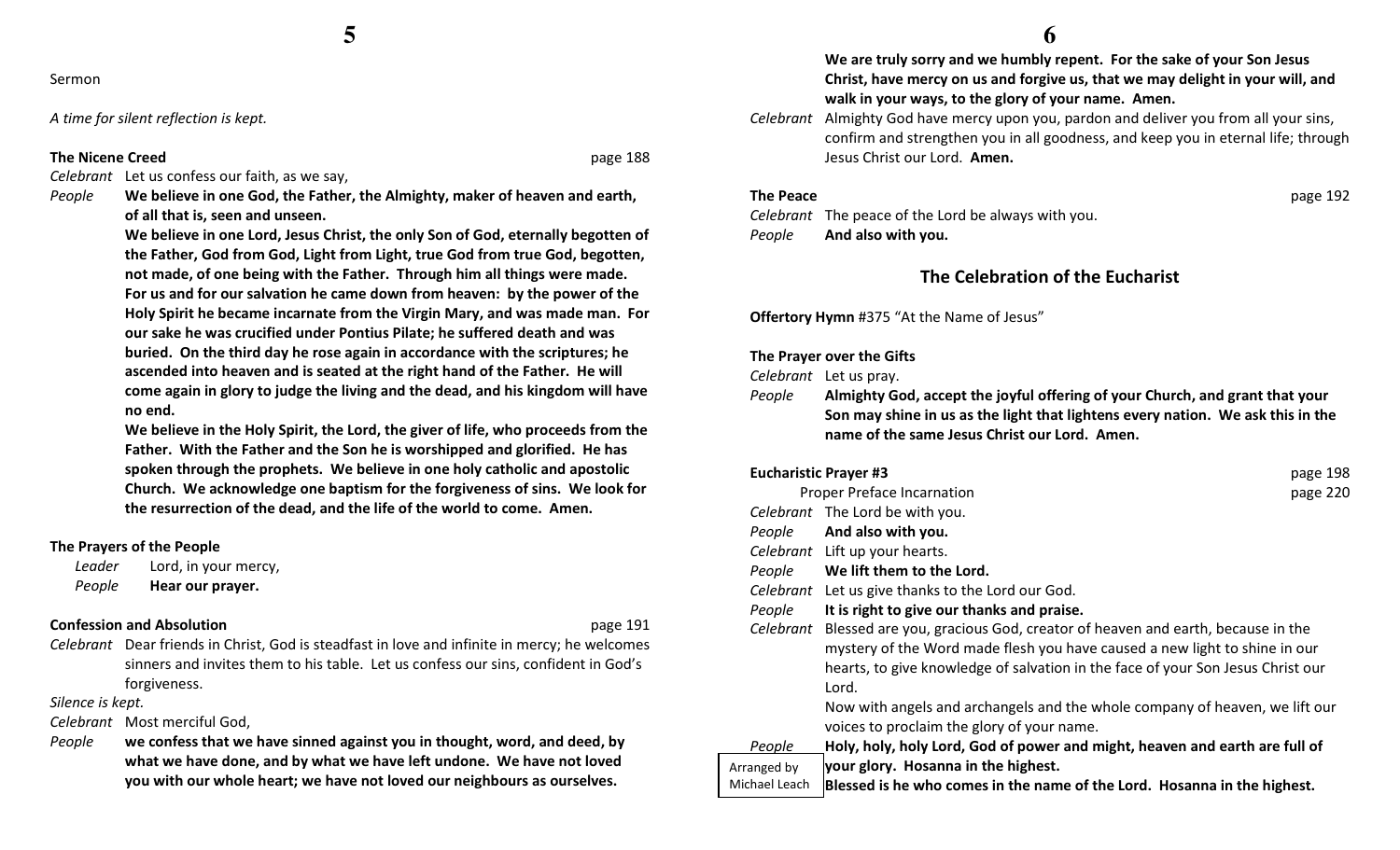- Celebrant We give thanks to you, Lord our God, for the goodness and love you have made known to us in creation; in calling Israel to be your people; in your Word spoken through the prophets; and above all in the Word made flesh, Jesus your Son. For in these last days you sent him to be incarnate from the Virgin Mary, to be the Saviour and Redeemer of the world. In him, you have delivered us from evil, and made us worthy to stand before you. In him, you have brought us out of error into truth, out of sin into righteousness, out of death into life. On the night he was handed over to suffering and death, a death he freely accepted, our Lord Jesus Christ took bread; and when he had given thanks to you, he broke it, and gave it to his disciples, and said, "Take, eat: this is my body which is given for you. Do this for the remembrance of me." After supper he took the cup of wine; and when he had given thanks, he gave it to them, and said, "Drink this, all of you: this is my blood of the new covenant, which is shed for you and for many for the forgiveness of sins. Whenever you drink it, do this for the remembrance of me." Therefore, Father, according to his command,
- People we remember his death, we proclaim his resurrection, we await his coming in glory;
- Celebrant and we offer our sacrifice of praise and thanksgiving to you, Lord of all; presenting to you, from your creation, this bread and this wine.
	- We pray you, gracious God, to send your Holy Spirit upon these gifts, that they may be the sacrament of the body of Christ and his blood of the new covenant. Unite us to your Son in his sacrifice, that we, made acceptable in him, may be sanctified by the Holy Spirit.
	- In the fullness of time, reconcile all things in Christ, and make them new, and bring us to that city of light where you dwell with all your sons and daughters; through Jesus Christ our Lord, the firstborn of all creation, the head of the Church, and the author of our salvation;
	- by whom, and with whom, and in whom, in the unity of the Holy Spirit, all honour and glory are yours, almighty Father, now and for ever. Amen.

# Prayer for Anointing

**The Lord's Prayer** [Arranged by Michael Leach]

Celebrant As our Saviour taught us, let us pray,

People Our Father in heav'n, hallowed be your name, your kingdom come, your will be done, on earth as in heaven. Give us today our daily bread. And forgive us our sins as we forgive those who sin against us. Save us from the time of trial, and deliver us from evil. For the kingdom, the power, and the glory are yours, now and for ever. Amen.

### The Breaking of the Bread #6 $\overline{6}$  page 213

Celebrant We break the bread of life, and that life is the light of the world.

PeopleGod here among us, light in the midst of us, bring us to light and life.

**Lamb of God** [Arranged by Michael Leach]

People Lamb of God, you take away the sins of the world: have mercy on us, have mercy on us. Lamb of God, you take away the sins of the world: have mercy on us, have mercy on us. Lamb of God, you take away the sins of the world: grant us your peace, grant us your peace.

# The Communion

**n** page 213 Celebrant The gifts of God for the People of God. PeopleThanks be to God.

All baptised Christians are invited to share in Communion. If you would rather not receive the bread and wine, please feel free to come forward for a blessing.

Today being the first Sunday of the month, we will offer the prayer ministry of Anointing. If you would like to receive this ministry, proceed to the back of the church and then come forward to receive Communion.

Communion Hymn #498 "How Lovely Is Thy Dwelling Place"